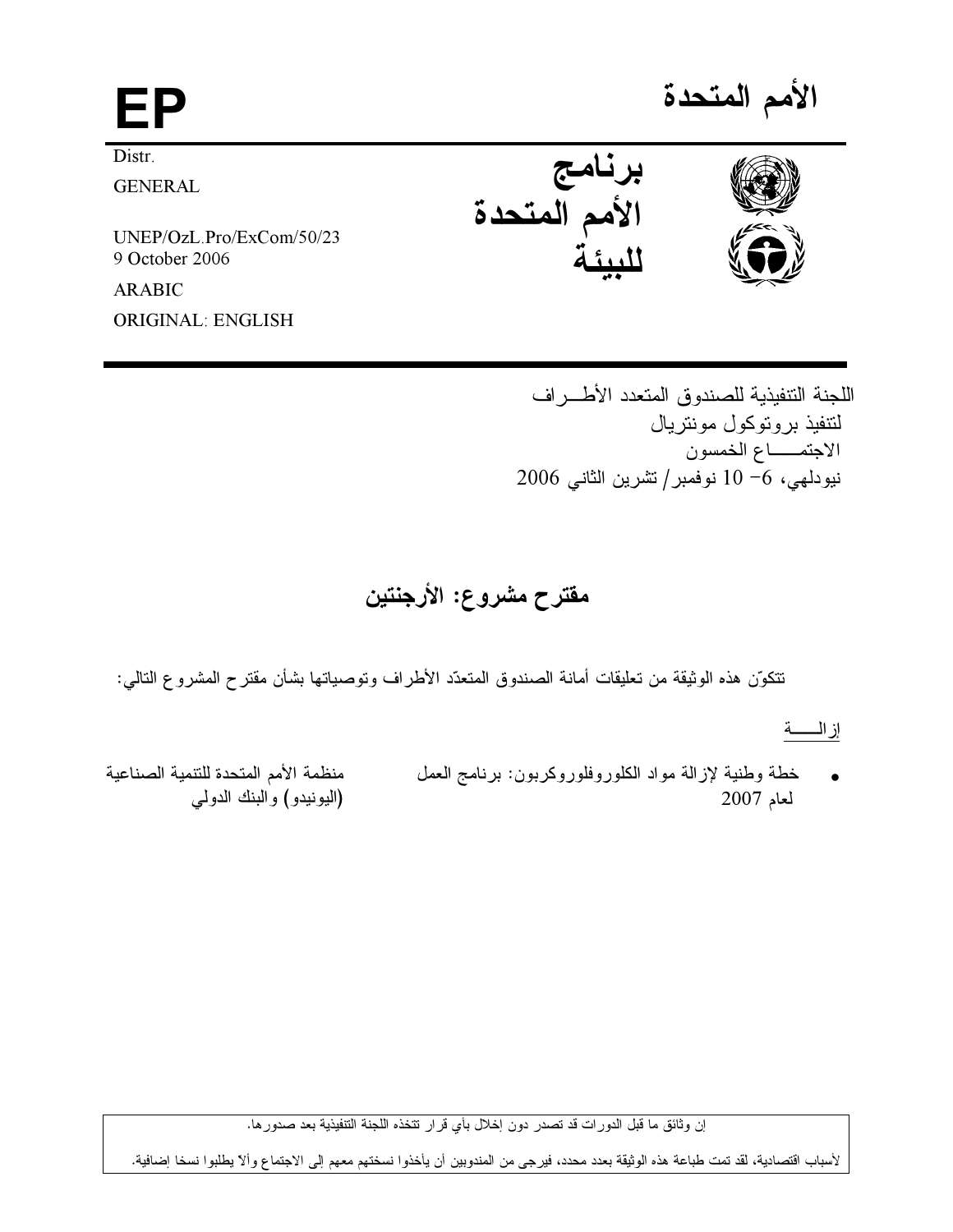# ورقة تقييم المشروع – مشروعات متعددة السنوات<br>الأرجنتين

## عنوان المشروع

.<br>خطة وطنية مواد لإزالة الكلوروفلوروكربون: برنامج العمل لعام 2007 –

الوكالة الثنائية / المنفذة

| اليونيدو والبنك الدولي |
|------------------------|
|------------------------|

|                                                                                                         |          |            |       |        | <b>OPROZ</b> |                                                                                         |          |      | الوكالة الوطنية المنسقة :                                                                                                                          |                |
|---------------------------------------------------------------------------------------------------------|----------|------------|-------|--------|--------------|-----------------------------------------------------------------------------------------|----------|------|----------------------------------------------------------------------------------------------------------------------------------------------------|----------------|
|                                                                                                         |          |            |       |        |              |                                                                                         |          |      | أحدث بيانات الاستهلاك للموادّ المستنفدة للأوزون المعالجة في المشروع                                                                                |                |
|                                                                                                         |          |            |       |        |              | بيانات المادّة 7 (أطنان من قدرات استنفاد الأوزون (ODP)، 2005، بتاريخ سبتمبر/أيلول 2006) |          |      | ألف :                                                                                                                                              |                |
|                                                                                                         |          |            |       |        |              | 1,675.50                                                                                |          |      | المرفق ألف المجموعة الأولى موادّ الكلوروفلوروكربون                                                                                                 |                |
| بيانات البرنامج الفطري الفطاعية (أطنان ODP، 2004، سبتمبر/أيلول 2006)<br>باء :                           |          |            |       |        |              |                                                                                         |          |      |                                                                                                                                                    |                |
| مادّة تبخير                                                                                             |          | عامل تصنيع |       | مذيبات | خدمة تبريد   | التبريد                                                                                 | ر غاوي   |      | موادّ مستنفدة للأوزون   أيروصولات                                                                                                                  |                |
|                                                                                                         |          |            |       |        | 90           | 30                                                                                      | 200      | 48   | $CFC-11$                                                                                                                                           |                |
|                                                                                                         |          |            |       |        | 1.850        | 20                                                                                      |          | 110  | $CFC-12$                                                                                                                                           |                |
|                                                                                                         |          |            |       | 4      |              |                                                                                         |          |      | CFC-113                                                                                                                                            |                |
|                                                                                                         |          |            |       |        |              |                                                                                         |          | 2.15 | CFC-114                                                                                                                                            |                |
|                                                                                                         |          |            |       |        | 7.42         |                                                                                         |          |      | CFC-115                                                                                                                                            |                |
|                                                                                                         |          |            |       |        |              |                                                                                         |          |      |                                                                                                                                                    |                |
| استهلاك موادّ الكلوروفلوروكربون الذي ما زال مؤهلاً للتمويل (أطنان من قدرات استنفاد الأوزون)<br>غیر متاح |          |            |       |        |              |                                                                                         |          |      |                                                                                                                                                    |                |
|                                                                                                         |          |            |       |        |              |                                                                                         |          |      | <b>خطة أعمال السنة الجارية</b> : النمويل الإجمال <sub>ت</sub> 1.186.000 دولار أمريكي، إجمال <sub>ت</sub> الإزالة 2908 طن من قدرات استنفاذ الأوزون. |                |
| المجموع                                                                                                 | 2010     | 2009       | 2008  | 2007   | 2006         | 2005                                                                                    | 2004     |      |                                                                                                                                                    | بيانات المشروع |
| غير متاح                                                                                                | $\theta$ | 704.6      | 704.6 | 704.6  | 2,348.60     | 2,348.60                                                                                | 4,697.20 |      | حده د بره تو کول مونتن بال                                                                                                                         | CFC.           |

| بيانات المشروع                   |                                                         | 2004           | 2005                     | 2006                     | 2007                     | 2008                     | 2009                     | 2010                     | المجموع   |
|----------------------------------|---------------------------------------------------------|----------------|--------------------------|--------------------------|--------------------------|--------------------------|--------------------------|--------------------------|-----------|
| CFC                              | حدود بروتوكول مونتريال                                  | 4,697.20       | 2,348.60                 | 2,348.60                 | 704.6                    | 704.6                    | 704.6                    | $\overline{0}$           | غیر متاح  |
| (أطنان المواد                    | حدود الاستهلاك السنوي                                   | 3,220.00       | 2,047.00                 | 1,997.00                 | 686                      | 636                      | 586                      | $\mathbf{0}$             | غیر متاح  |
| المستنفذة                        | إجمالي الطلب (إسناد)                                    | 2,429.50       | 2,189.70                 | 1,668.00                 | 1,268.00                 | 868                      | 518                      | 158.5                    | 9,099.70  |
| للأوزون)                         | الإزالة السنوية من المشاريع الحالية                     | 149.1          | 139.8                    | 317.7                    | $\overline{0}$           | $\mathbf{0}$             | $\overline{0}$           | $\mathbf{0}$             | 606.60    |
|                                  | الإزالة السنوية التي تم معالجتها مؤخرا                  | $\theta$       | 100                      | 200                      | 400                      | 400                      | 350                      | 359.5                    | 1809.50   |
|                                  | الإزالة السنوية غير الممولة                             | $\blacksquare$ | $\overline{\phantom{a}}$ | $\overline{\phantom{a}}$ | $\overline{\phantom{a}}$ | $\overline{\phantom{a}}$ | $\overline{\phantom{a}}$ | $\overline{\phantom{a}}$ |           |
|                                  | إجمالي استهلاك ODS الذي يجب إزالته                      | 149.1          | 239.8                    | 517.7                    | 400                      | 400                      | 350                      | 359.5                    | غير متاح  |
|                                  | تكاليف المشروع النهائية (دولار أمريكي)                  |                |                          |                          |                          |                          |                          |                          | غير متاح  |
| التمويل بالنسبة لليونيدو         |                                                         | 2,740,000      | 1,850,000                | 1,103,500                | 1,167,350                |                          |                          |                          | 6,860,850 |
| التمويل بالنسبة للبنك الدولي     |                                                         | $\mathbf{0}$   | 500,000                  | $\mathbf{0}$             | $\overline{0}$           |                          |                          |                          | 500,000   |
| إجمالي تمويل المشروع             |                                                         | 2,740,000      | 2,350,000                | 1,103,500                | 1,167,350                |                          |                          |                          | 7,360,850 |
|                                  | التكاليف النهائية للدعم (دولار أمريكي):                 |                |                          |                          |                          |                          |                          |                          |           |
| تكلفة الدعم بالنسبة لليونيدو     |                                                         | 205,500        | 138,750                  | 82,763                   | 87,551                   |                          |                          |                          | 514,564   |
| تكلفة الدعم بالنسبة للبنك الدولي |                                                         | $\theta$       | 37,500                   | $\bf{0}$                 | $\overline{0}$           |                          |                          |                          | 37,5000   |
| إجمالي تكاليف الدعم              |                                                         | 205,500        | 176,250                  | 82,763                   | 87,551                   |                          |                          |                          | 552,064   |
|                                  | إجمالي التكلفة بالنسبة للصندوق المتعدد الأطراف (دولار   |                |                          |                          |                          |                          |                          |                          |           |
| أمريكي)                          |                                                         | 2,945,500      | 2,526,250                | 1,186,263                | 1,254,901                |                          |                          |                          | 7,912,914 |
|                                  | فعالية التكلفة النهائية للمشروع (دولار أمريكي/كيلوجرام) |                |                          |                          |                          |                          |                          |                          | 3.79      |

### طلب التمويل : الموافقة على تمويل الشريحة الثالثة (2006) كما هو مبيّن أعلاه.

| .<br>. . |
|----------|
|----------|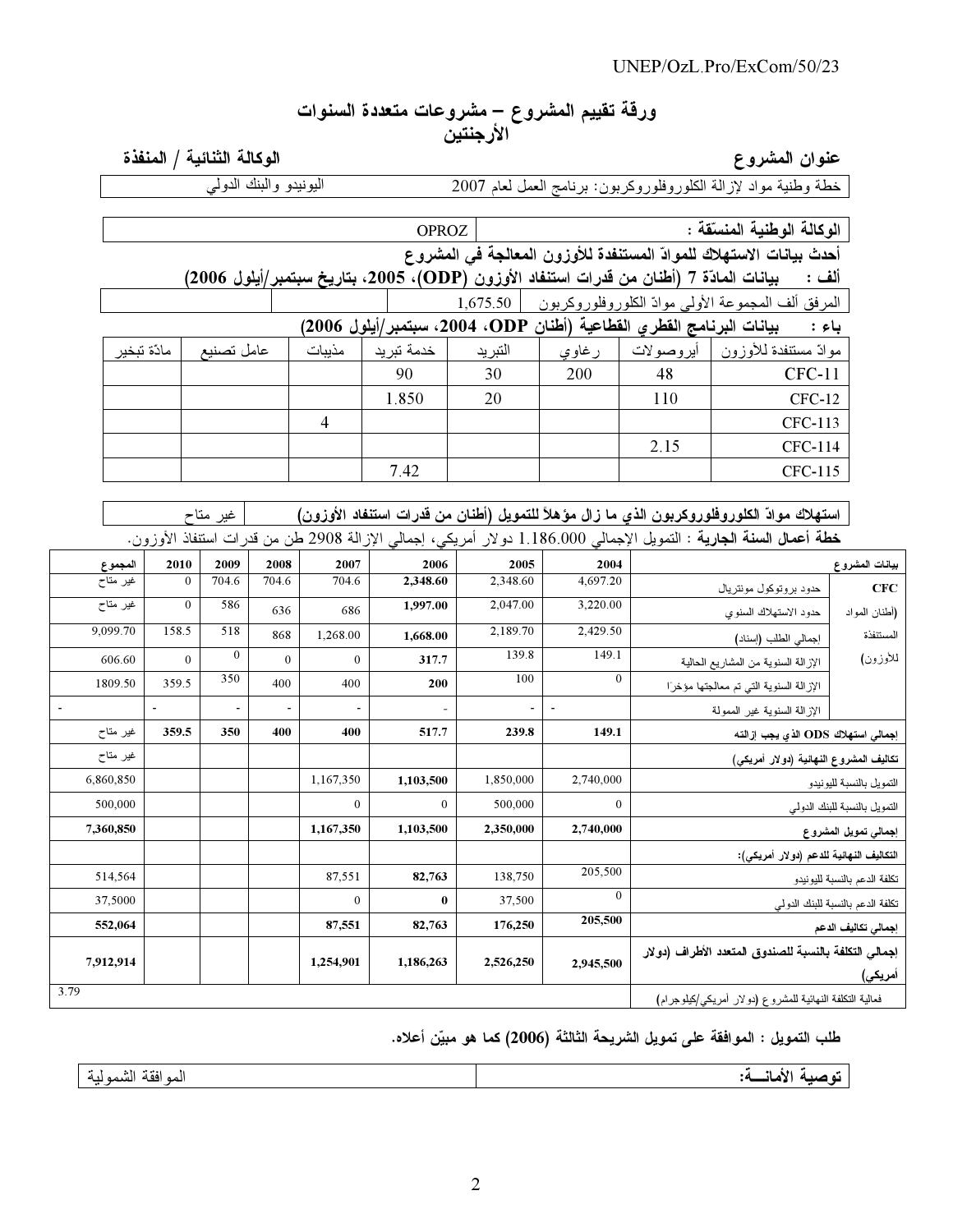#### وصف المشروع

1. بالنيابة عن حكومة الأرجنتين، قدّمت منظمة الأمم المتحدة للتنمية الصناعية (اليونيدو)، بصفتها الوكالة الرئيسية المنفذة، طلبًا إلى اللجنة التنفيذية في اجتماعها الخمسين للنظر في الشريحة الثالثة من الخطة الوطنية لإزالة مواد الكلوروفلوروكربون في الأرجنتين. يصل حجم التمويل المطلوب إلى 500 103 1 دولار أمريكي زائد تكاليف دعم الوكالة التي تبلغ 763 82 دولار أمريكي. قدم الطلب مصحوبًا بوثيقة منقسمة إلى جزأين، تحتوي على العناوين الفرعية "الجزء الأول: منجزات البرنامج السنوي السابق" و"الجزء الثاني: برنامج التنفيذ السنوي؛ الشريحة الثانية"، خاصة بعام 2007 بالإضافة إلى تقرير تحقق.

#### 

وافقت اللجنة التنفيذية في اجتماعها الثاني والأربعين لعام 2004 على الاتفاقية الخاصة بالخطة الوطنية  $\cdot$ .2 لإزالة مواد الكلوروفلوروكربون للأرجنتين، وقد خصَّصت850 360 7 دولار أمريكي لتمويل هذه الخطة. تعتزم حكومة الأرجنتين، من خلال دعم هذه الخطة، تحقيق الإزالة النهائية لاستهلاكها من الكلوروفلوروكربون بحلول عام 2010، ذلك مع البداية بمستوى استهلاك 430 2 طن ODP في عام 2004. وافقت اللجنة التتفيذية في اجتماعها السابع والأربعين على قبول طلب الدولة بانضمام البنك الدولمي بصفته وكالة منفذة متعاونة.

البرامج السنوية

قدمت اليونيدو تقريرًا عن تنفيذ برنامج التنفيذ السنوي لعام 2005. تشير المقارنة ما بين الأنشطة .3 المخططة في برنامج التنفيذ السنوي السابق الذي تمت الموافقة عليه في عام 2005 والأنشطة الفعلية التي تم تتفيذها في نفس العام إلى أنه قد تم تدريب حوالي 40% فقط من فنيي التبريد الذي كانت تستهدفهم خطة هذا العام. وحيث أن مستوى الفنيين المدربين الكلي قد ارتفع إلى ما يعادل حوالي فني مدرب واحد من كل 300 8 مواطن، وهذا المعدل يكون أعلى من ذلك بالفعل في بعض الحالات المشابهة، وهو ما يجعل من غير المحتمل أن يترك تأثيرًا واضحًا على الأر جنتين.

أشار المشروع إلى وجود مستوى عالٍ من التكامل في الأنشطة التي تشملها الخطة مع تنفيذ المشاريع  $.4$ التي تمت الموافقة عليها في السابق بالإضافة إلى تقديمه لوصف شامل للحالة والنقدم في عام 2005. الأنشطة التي تم تنفيذها حتى الآن، بموجب كلاً من برامج التنفيذ لعامي 2004 و2005، كانت قد تضمنت نفقات تبلغ قيمتها 000 090 5 دولار أمريكي، منها 000 945 1 دولار أمريكي (38%) تم الالتزام بها أو إنفاقها بالفعل بحلول أغسطس/آب 2006. وبدون عنصر المبردات الخاص بالبنك الدولي والذي تم تأسيسه في العام الماضي والذي لم يلزم المستفيدين بأية نفقات، يتضح من عدد الأنشطة المتبقية أن 42% من مبالغ التمويل التي تمت الموافقة عليها كانت قد تم الالتزام بها أو إنفاقها. مقارنة بذلك، تم الالتزام بما يعادل 38% من الشريحة الأولمي أو إنفاقها في الوقت الذي تم فيه التقدم بطلب الموافقة على الشريحة الثانية (سبتمبر/أيلول 2005).

يتبع برنامج التطبيق السنوي لعام 2006 نفس شكل الاتفاقية المبرمة بين الأرجنتين واللجنة التنفيذية.  $\cdot$ .5 هناك 000 00 دولار أمريكي (7.3%) من مبلغ 500 103 1 دولار أمريكي المحدد لبرنامج عام 2006 كانت قد تم تخطيطها من أجل مشروع وطني لتدريب فنيي الخدمة، ومبلغ 500 623 دولار أمريكي (56.5%) لأحد المشروعات الوطنية لاسترداد وإعادة تدوير غازات التبريد، ومبلغ 000 50 دولار أمريكي (4.5%) خاص ببرنامج قطاع صناعة التبريد التجاري، ومبلغ 000 250 دولار أمريكي (22.7%) لبرنامج حفز لإعادة التهيئة والاستبدال. أما بالنسبة لباقي مبالغ التمويل، فهي مضمنة مع أنشطة إدارة المشروع ونقل المعلومات.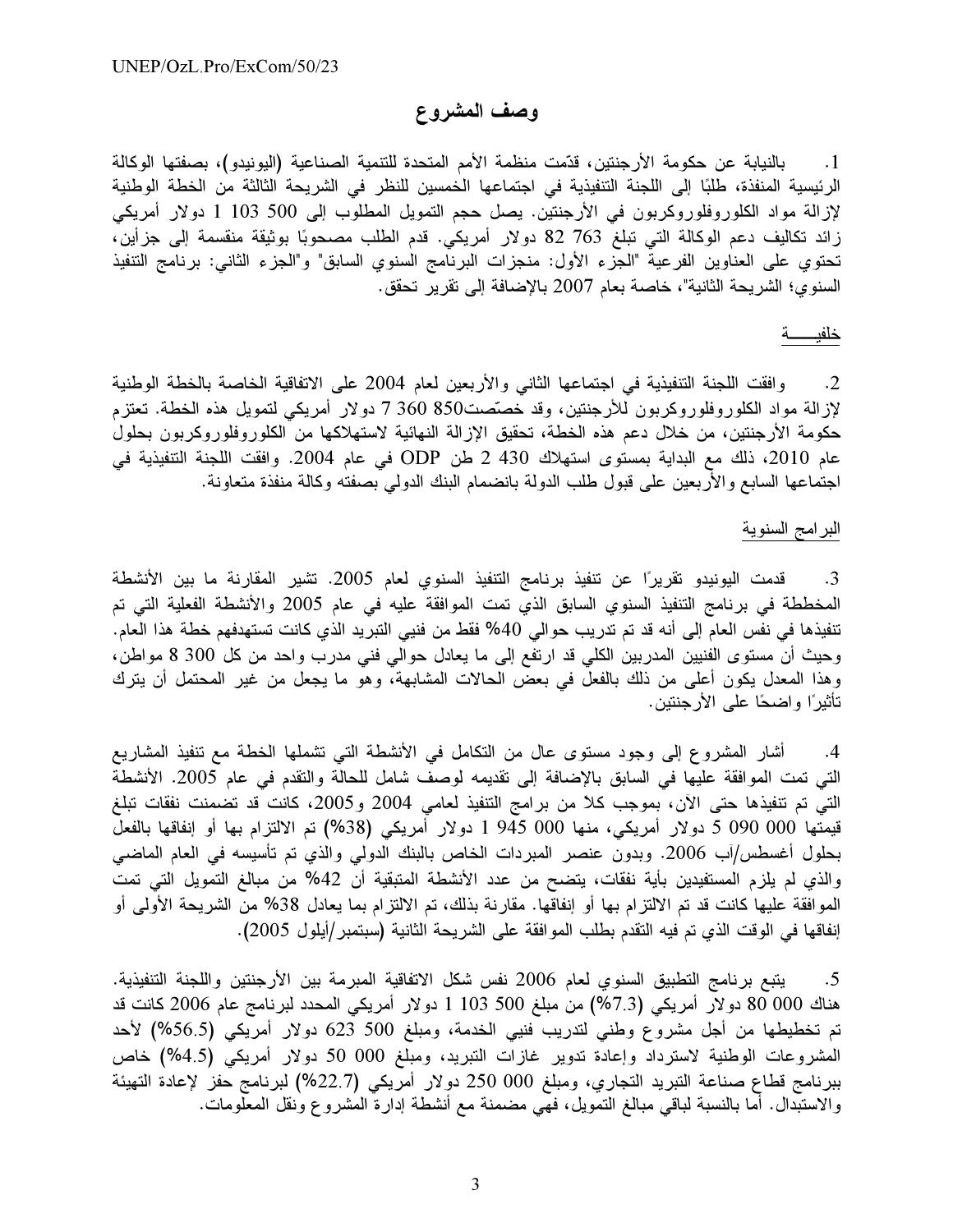تم تدقيق استهلاك الأرجنتين في عام 2005. يعمل نظام التراخيص بالأرجنتين بشكل كامل منذ عام  $.6$ 2005. أوضح التدقيق أن 1,675.5 طن ODP من الاستهلاك متسقة مع البيانات المبلغ عنها بموجب المادة 7. كان مستوى الاستهلاك الفعلي عند إجراء التدقيق أقل كثيرًا من مستوى الحد الأقصـي المسموح بـه من الاستهلاك بموجب الاتفاقية التي تنص على 2,047 طن DOP.

## تعليقات الأمانة وتوصباتها

#### التعليقسات

يوجد عدد من القضايا التي عمل كل من اليونيدو وحكومة الأرجنتين على إثارتها وتوضيحها، بما في  $\cdot$ .7 ذلك الإبلاغ المالي عن عنصر التبريد. من أهم المنجزات الملحوظة هو تأسيس نظام تراخيص يعمل على نحوّ طيب بالإضَّافة إلىَّ سياسة عامة قوية لتوزيع التَّراخيص، وأنشطة تدريب ناجحة سيكون لمها أثرًا هامًا على قطاع الخدمة. ووفقًا للمعلومات التي تتلقاها اليونيدو، تقوم الأرجنتين باختزان بعضًا من استهلاكها، وهو ما سيساعد البلد على تخفيض حالات النقص في الكلوروفلوروكربون التي تنشأ عن خطوات التخفيض المتوالية، خصوصًا في عام 2007. المعدل المنخفض دائمًا لصرف مبالغ التمويل يرتبط ببعض التأخيرات في شراء المعدات وينظر لذلك على أنه علامة على وجود عملية لصنع القرار نتسم بالحرص. يمكن للأمانة أن نزكى بالموافقة على الخطة السنوية وطلب الشريحة.

#### توصيسات

توصبي أمانة الصندوق بموافقـــة شموليـــة على الخطة السنوية لعام 2007 والشريحة الثالثة ذات الصلة  $^{-.8}$ الخاصة بخطة الإزالة بالإضافة إلى تكاليف الدعم ذات الصلة عند مستويات التمويل الموضحة في الجدول التالي:

| الوكالة المنفذة | كلفة الدعم<br>(دو لار أمريكي <sub>)</sub> | تمويل المشروع<br>(دو لار أمري <i>كي</i> ) | عنوان المشروع                                             |  |
|-----------------|-------------------------------------------|-------------------------------------------|-----------------------------------------------------------|--|
| اليونيدو        | 82,763                                    | 1,103,500                                 | خطة وطنية لإزالة مواد الكلوروفلوروكربون (الشريحة الثالثة) |  |
| البنك الدولمي   |                                           |                                           | خطة وطنية لإزالة مواد الكلوروفلوروكربون (الشريحة الثالثة) |  |